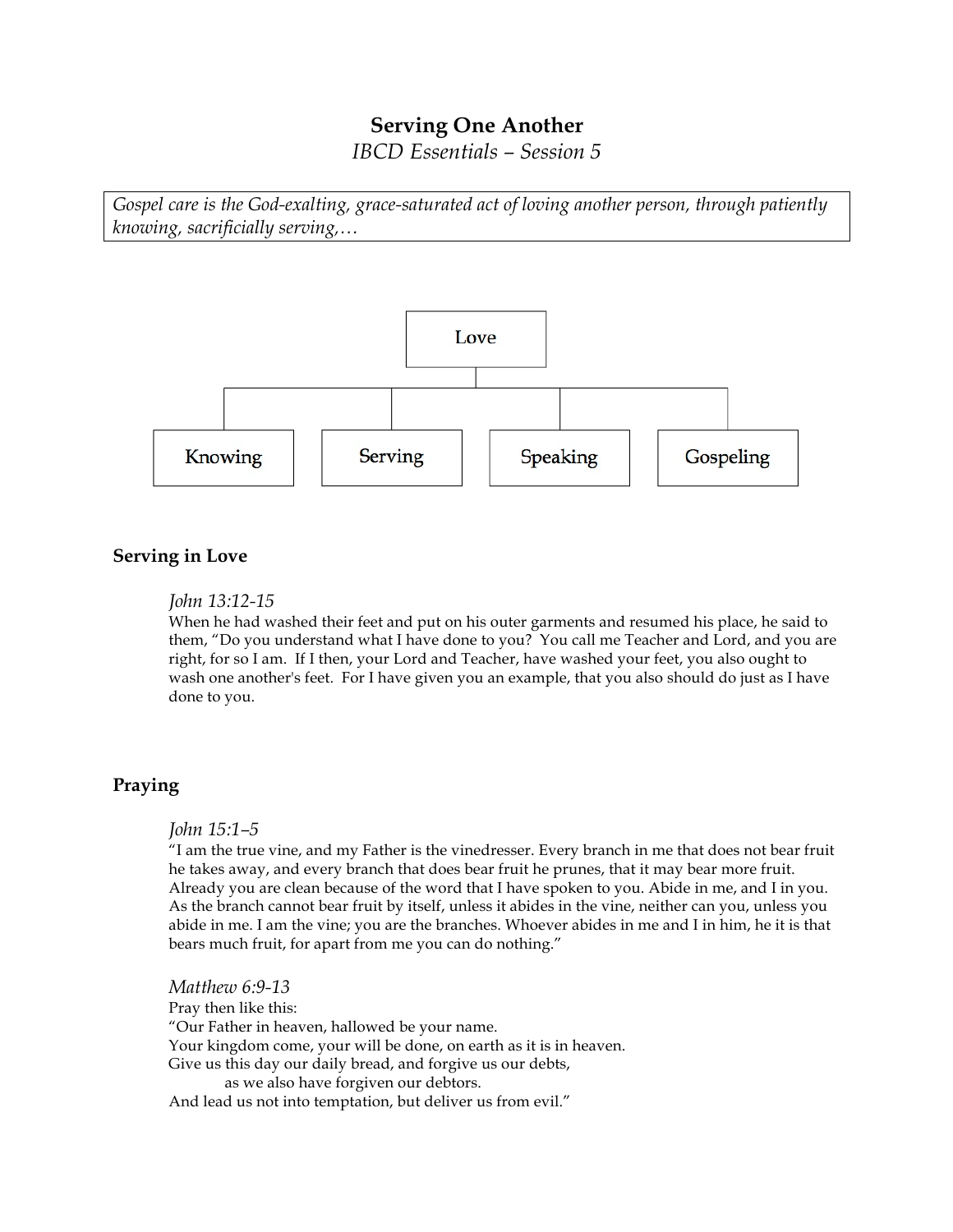# **Pursuing**

#### *Matthew 18:15-16*

"If your brother sins against you, go and tell him his fault, between you and him alone. If he listens to you, you have gained your brother. But if he does not listen, take one or two others along with you, that every charge may be established by the evidence of two or three witnesses."

#### *1 Thessalonians 2:11-12; 17-20*

For you know how, like a father with his children, we exhorted each one of you and encouraged you and charged you to walk in a manner worthy of God, who calls you into his own kingdom and glory…But since we were torn away from you, brothers, for a short time, in person not in heart, we endeavored the more eagerly and with great desire to see you face to face, because we wanted to come to you  $-I$ , Paul, again and again  $-b$ ut Satan hindered us. For what is our hope or joy or crown of boasting before our Lord Jesus at his coming? Is it not you? For you are our glory and joy.

## **Sharing**

## *1 John 3:16-18*

By this we know love, that he laid down his life for us, and we ought to lay down our lives for the brothers. But if anyone has the world's goods and sees his brother in need, yet closes his heart against him, how does God's love abide in him? Little children, let us not love in word or talk but in deed and in truth.

## **Bearing**

## *Ephesians 4:1-3*

I therefore, a prisoner for the Lord, urge you to walk in a manner worthy of the calling to which you have been called, with all humility and gentleness, with patience, bearing with one another in love, eager to maintain the unity of the Spirit in the bond of peace.

### *Romans 14:1-4*

As for the one who is weak in faith, welcome him, but not to quarrel over opinions. One person believes he may eat anything, while the weak person eats only vegetables. Let not the one who eats despise the one who abstains, and let not the one who abstains pass judgment on the one who eats, for God has welcomed him. Who are you to pass judgment on the servant of another? It is before his own master that he stands or falls. And he will be upheld, for the Lord is able to make him stand.